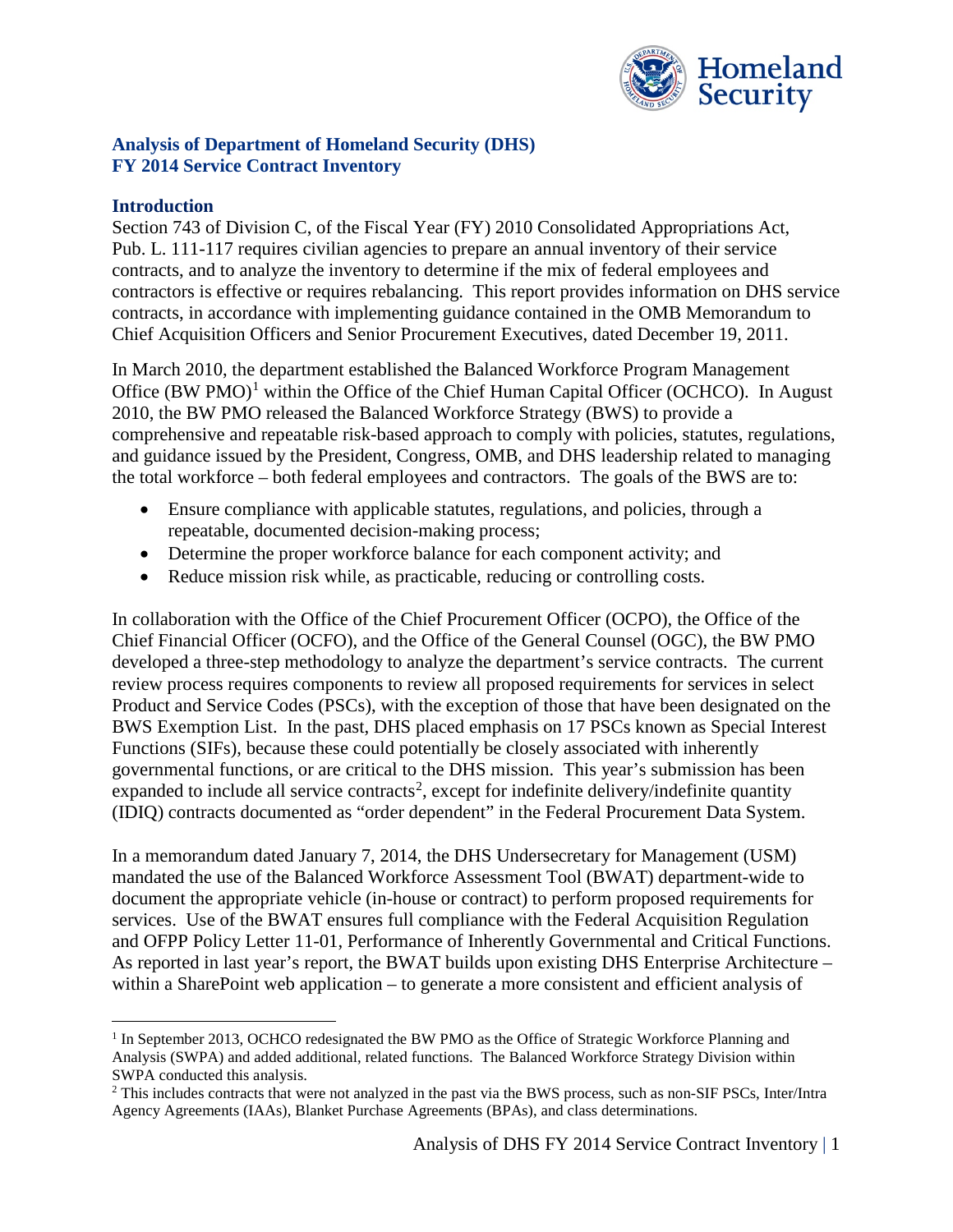proposed requirements for services while resolving a number of limitations in the automated BWS Tool, v.2. The BWAT centralizes and standardizes the review process for all proposed requirements for services equal to, or above the Simplified Acquisition Threshold (SAT) of \$150,000 across DHS. The system consolidates the manual Acquisition Alert 11-30 Written Determination Template process with the BWS process into a unified electronic system; allows components the ability to prioritize contracts that may require increased management attention and oversight to ensure that work does not evolve into contractors performing inherently governmental functions and (in the case of critical functions) ensures that the agency does not lose control of its mission and operations; facilitates an integrated approach to management of the multi-sector workforce; and addresses major functionality limitations in the automated BWS Tool. It allows for multi-functional analysis, improved user navigation, analysis status tracking (once electronically routed), and is Section 508 compliant.

# **I. Proposed Requirements for Services Analyzed and Dollars Obligated in FY 2014**

On October 30, 2015, the BWS Division, in coordination with the OCPO, provided components with a list of base awards requiring analysis using the BWS criteria for FY 2014. The list contained all proposed requirements for service contracts (including SIFs, shown below) awarded in FY 2014 with an ultimate value greater than or equal to the SAT.<sup>[3](#page-1-0)</sup>

| <b>PSC</b>                                                      | <b>DESCRIPTION OF FUNCTION</b>                        |  |  |
|-----------------------------------------------------------------|-------------------------------------------------------|--|--|
| Special Studies/Analysis — Not Research & Development ( $R&D$ ) |                                                       |  |  |
| <b>B505</b>                                                     | <b>Special Studies/Cost Benefit Analyses</b>          |  |  |
| Professional/Administrative/Management Support Services         |                                                       |  |  |
| R406                                                            | <b>Policy Review/Development Services</b>             |  |  |
| R408                                                            | <b>Program Management/Support Services</b>            |  |  |
| R410                                                            | <b>Program Evaluation/Review/Development Services</b> |  |  |
| R413                                                            | <b>Specifications Development Service</b>             |  |  |
| R423                                                            | <b>Intelligence Services</b>                          |  |  |
| R425                                                            | <b>Engineering and Technical Support Services</b>     |  |  |
| R497                                                            | <b>Personal Services Contracts</b>                    |  |  |
| R499                                                            | <b>Other Professional Support Services</b>            |  |  |
| R699                                                            | Other Administrative Support Services                 |  |  |
| R707                                                            | <b>Contract/Procurement/Acquisition Support</b>       |  |  |
| R799                                                            | <b>Other Management Support Services</b>              |  |  |
| <b>Information Technology Support Services</b>                  |                                                       |  |  |
| D302                                                            | IT & Telecom Systems Development Services             |  |  |
| D307                                                            | IT & Telecom $-$ IT Strategy and Architecture         |  |  |
| D310                                                            | IT & Telecom - Cyber Security & Data Back-up          |  |  |
| D314                                                            | IT & Telecom - System Acquisition Support             |  |  |
| D399                                                            | IT & Telecom – Other IT & Telecommunications          |  |  |

## **DHS SPECIAL INTEREST FUNCTIONS[4](#page-1-1)**

<span id="page-1-0"></span><sup>&</sup>lt;sup>3</sup> The Simplified Acquisition Threshold applies to the total contract value: base plus option years.<br><sup>4</sup> The department adopted a subset of codes previously recommended by OMB and added two additional codes for

<span id="page-1-1"></span>functions identified as critical.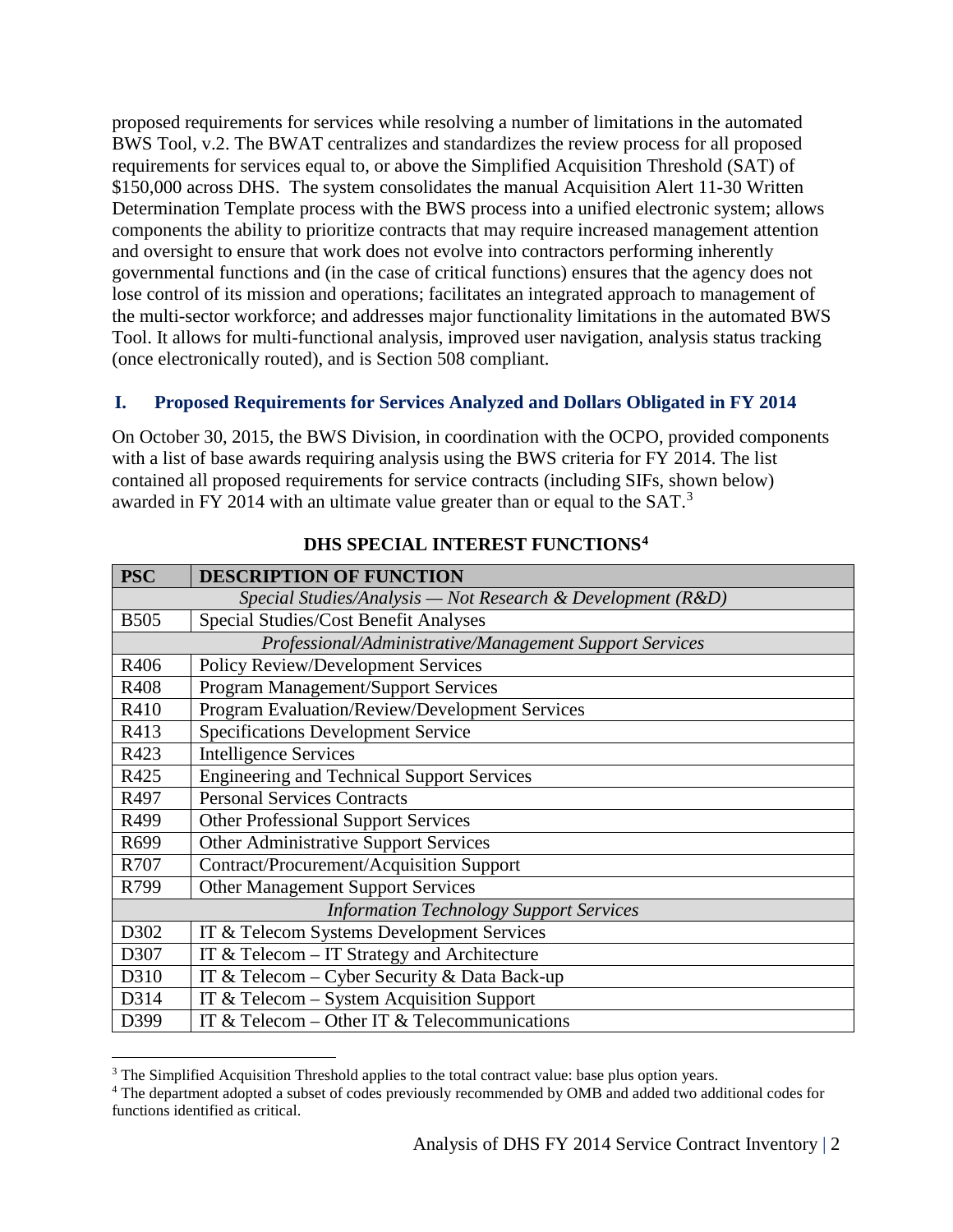Components were required to review the FY 2014 base award list, confirm all contracts were analyzed under the BWS review process, and produce related BWS information by December 4, 2015. Components were also required to submit additional BWS analyses completed during FY 2014 that were not included in the contract inventory data call to the BWS Division for technical review.

**Dollars Obligated in FY 2014**. The total value of all proposed (single and multi-year) requirements for service contracts identified for BWS analysis was \$13,789,68[5](#page-2-0),530.71<sup>5</sup>.

## **II. Methodology Used to Support Analysis**

The department based this report on data entered by the components into the automated BWS Tool, v.2, an automated decision support survey used to analyze the 17 special interest functions; and the Balanced Workforce Assessment Tool (BWAT). The BWAT is an enterprise-wide online questionnaire used to analyze proposed requirements for services and re-competed work functions. The Undersecretary for Management (USM) "Balanced Workforce Assessment Tool (BWAT) Implementation and Use" memorandum dated January 7, 2014, required components to transition to full implementation of the BWAT by the January 31, 2014 deadline. The automated BWS Tool, v.2 and BWAT enabled components to categorize work as an inherently governmental function (in accordance with OFFP Policy Letter 11-01, FAR 7.5, HSAM 3007.5), personal services (in accordance with FAR 37.1), closely associated with an inherently governmental function (OFFP Policy Letter 11-01, OFPP M-09-26 memo, FAR 7.5 & 37.1, Section 736), or a critical function (OFPP Policy Letter 11-01). The analysis further included assessment of possible mission risk, level of contractor oversight and management needed, mitigation strategies, and cost analysis. The results of this analysis facilitate recommended sourcing decisions – whether work functions must be performed by federal personnel only, or can be performed through a combination of federal expertise and contractor support. For the purposes of this report, the department focused on contracts awarded or exercised in FY 2014.

## **III. Summary of Findings**

Components analyzed 333 requirements<sup>[6](#page-2-1)</sup> with an ultimate value equal to or above the SAT of \$150,000. The  $333<sup>7</sup>$  $333<sup>7</sup>$  $333<sup>7</sup>$  contracts underwent analysis using either the automated BWS Tool, v.2 or the BWAT, which fully replaced the BWS Tool as of January 31, 2014.

Below are the total numbers of contracts analyzed via the BWS process in each PSC in comparison with the total number of FY 2014 service contracts.

<span id="page-2-0"></span> <sup>5</sup> Total value denotes base plus option years of non-IDIQ contracts.

<span id="page-2-1"></span><sup>6</sup> Prior to the USM's January 7, 2014 memorandum, additional OCPO policies and procedures required component review of all service contracts via Acquisition Alert 11-30, Written Determination Template.

<span id="page-2-2"></span><sup>7</sup> These contracts were reported by DHS components as completed (recommendations provided) via the automated BWS Tool v.2. or the BWAT.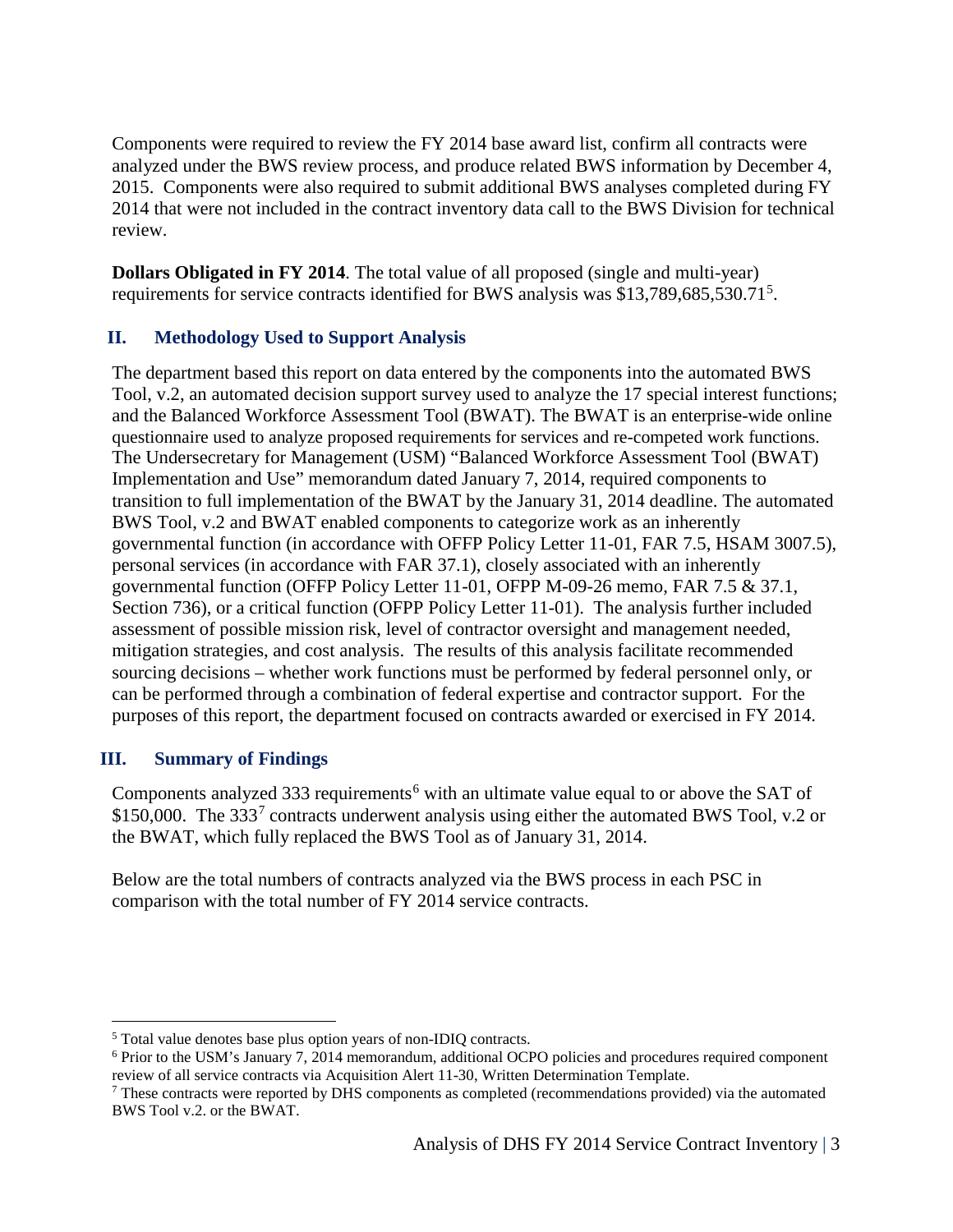| <b>PSC</b>   | <b>ANALYSES</b> | <b>TOTAL CONTRACTS</b> |
|--------------|-----------------|------------------------|
| <b>B505</b>  |                 |                        |
| D302         | 26              | 75                     |
| D307         | $\overline{4}$  | 13                     |
| D310         | 10              | 40                     |
| D314         |                 | 3                      |
| D399         | 16              | 157                    |
| R406         | $\overline{2}$  | 10                     |
| R408         | 64              | 176                    |
| R410         | 7               | 31                     |
| R413         | $\overline{0}$  | $\boldsymbol{0}$       |
| R423         | 3               | 5                      |
| R425         | 19              | 142                    |
| R497         | $\theta$        | $\theta$               |
| R499         | 20              | 133                    |
| R699         | 13              | 53                     |
| R707         | $\overline{4}$  | 23                     |
| R799         | 6               | 52                     |
| Non-SIF PSC  | 137             | 2,555                  |
| <b>Total</b> | 333             | 3,4698                 |

## **FY 2014 SERVICE CONTRACTS ANALYZED BY PSC**

There were no analyses completed during the FY 2014 period that produced the sourcing recommendation "Must Be Performed by Federal Employees."

## **IV. Outcomes Achieved in Accordance with Section 7439(e) (2)**

#### **1. Any personal services contract listed in the inventory has been executed, and is being performed, according to applicable laws and regulations.**

The BWS analysis of proposed requirements for services addresses personal services and indicates that DHS is in full compliance with FAR Part 37.104, only entering into personal services contracts authorized by statute. The analysis determines if a contract may have inadvertently entered into the realm of personal services with the following content included in the BWAT:

The function is obtained through a contract and contractor personnel are subject to relatively continuous supervision and control by a Governmental officer or employee. Consider all the following factors and when answered affirmatively, tend towards the conclusion that a personal service contract exists:

• Contractor is performing on Government site and using Government equipment.

<span id="page-3-0"></span><sup>&</sup>lt;sup>8</sup> This total reflects all service contracts for FY 2014 including those that may have been previously exempted from the BWS process; awarded prior to the mandate of the BWAT on January 7, 2014; or were reviewed via the Written Determination Template, the automated BWS Tool or class determination.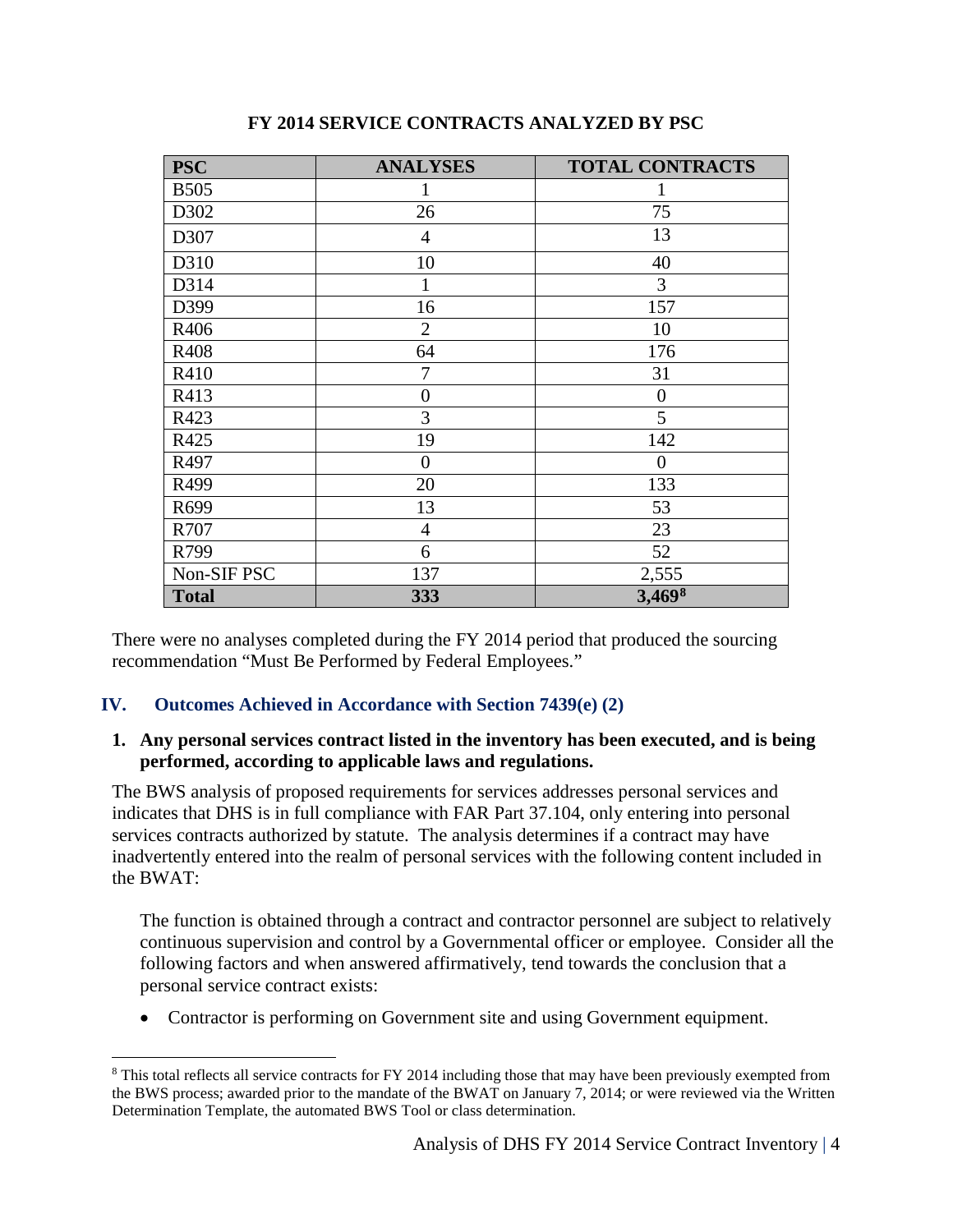- Need for the service can reasonably be expected to last beyond one year.
- Services are applied directly to the integral effort of agencies or an organizational subpart in furtherance of assigned function or mission.
- Comparable services meeting comparable needs are performed in the same or similar agencies using civil service personnel.

The inherent nature of the service, or the manner in which it is provided, reasonably requires directly or indirectly, Government direction or supervision of contractor employees in order to:

- Adequately protect the Government's interest;
- Retain control of the function involved: or
- Retain full personal responsibility for the function supported in a duty authorized Federal officer or employee.

Does the contract require the services of individual experts or consultants, which is limited by the Classification Act?

- If so, has the Program Office reviewed the Office of Personnel Management (OPM) requirements?
- And, has the Component coordinated the request with DHS Human Capital/Human Resources office?

*If any of the criteria above are selected it leads to a follow-up question: There are some statutory provisions that allow the department to obtain personal services through contract, rather than through the normal process of hiring employees through civil service appointments. Do any of the following exemptions apply to the function you are analyzing?)*

None of these apply (which leads to the next question in the BWAT)

#### **2. As set forth in FAR 37.114, the agency is giving special management attention to functions that are closely associated with inherently governmental functions.**

BWS analysis includes items in the automated BWS Tool, v.2 and BWAT to assess the extent to which a function might be closely associated with inherently governmental functions. Once identified, the tool determines the appropriate mix of federal employees and contractors to perform the function with an enhanced degree of oversight to ensure the department maintained control of its mission.

#### **3. The agency is not using contractor employees to perform inherently governmental functions.**

In the department's review of the proposed requirements for service contracts, none of the applicable contracts were identified as performing inherently governmental functions.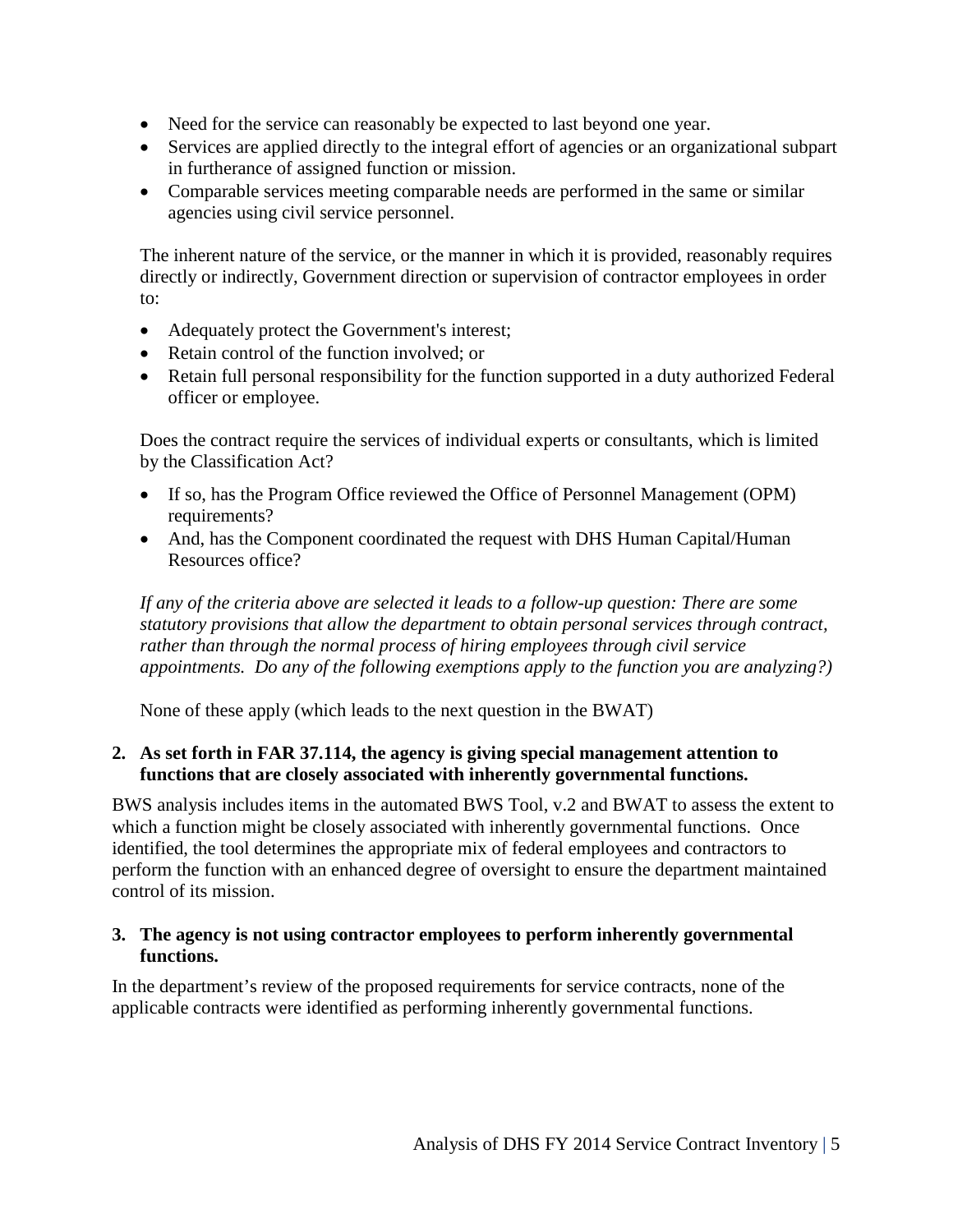## **4. The agency has specific safeguards and monitoring systems in place to ensure that work being performed by contractors has not changed or expanded during performance to become an inherently governmental function.**

DHS depends on well-trained Contracting Officer Representatives (CORs) to advise Contracting Officers that contractors do not inadvertently assume inherently governmental functions during contract performance. The automated BWS Tool, v.2 and BWAT includes an evaluation of the risk that the function will evolve into inherently governmental work.

## **5. The agency is not using contractor employees to perform critical functions in such a way that could affect the ability of the agency to maintain control of its mission and operations.**

The automated BWS Tool, v.2 and BWAT evaluate critical functions, including whether the department has sufficient internal capability to control its mission. Items on the Sufficient Internal Capability Test included in these tools address the following issues:

- Relationship of the work to the department's mission;
- Complexity of the function;
- Extent of sufficient in-house capability to perform the function;
- Impact of contractor ceasing performance; and
- Risk of function evolving into inherently governmental (i.e., restricted) work.

By responding to these items, components can determine that contractor employees are used appropriately, enabling DHS to effectively control its mission.

## **6. There are sufficient internal agency resources to manage and oversee contracts effectively.**

The automated BWS Tool, v.2 and BWAT directly request information from components about the number of federal workers providing oversight and management of service contracts in relation to the number of contractors. In addition, components provide information about the sufficiency of contract management through the availability of appropriately trained and experience contract administration staff. DHS uses technical subject matter experts (SMEs), in addition to CORs and Contracting Officers, to administer its complex contracts.

## **V. Explanation of actions taken or planned to resolve weaknesses**

As outlined in the previous year's report, the department developed and fully deployed the enhanced Balanced Workforce Assessment Tool (BWAT) by January 2014. On January 7, 2014, the Undersecretary for Management (USM) issued the *BWAT Implementation and Use memorandum* announcing the implementation and mandatory use of the BWAT for all proposed requirements for services greater than or equal to \$150,000 for the total value of the services by January 31, 2014. Next year's analysis of the FY 2015 Service Contract Inventory will reflect use of the enhanced BWAT with all applicable contracts analyzed using the Continuous Monitoring feature.

Since deploying the BWAT, the BWS Division is monitoring component activity and compliance with the mandatory use requirement. As components continue to integrate the